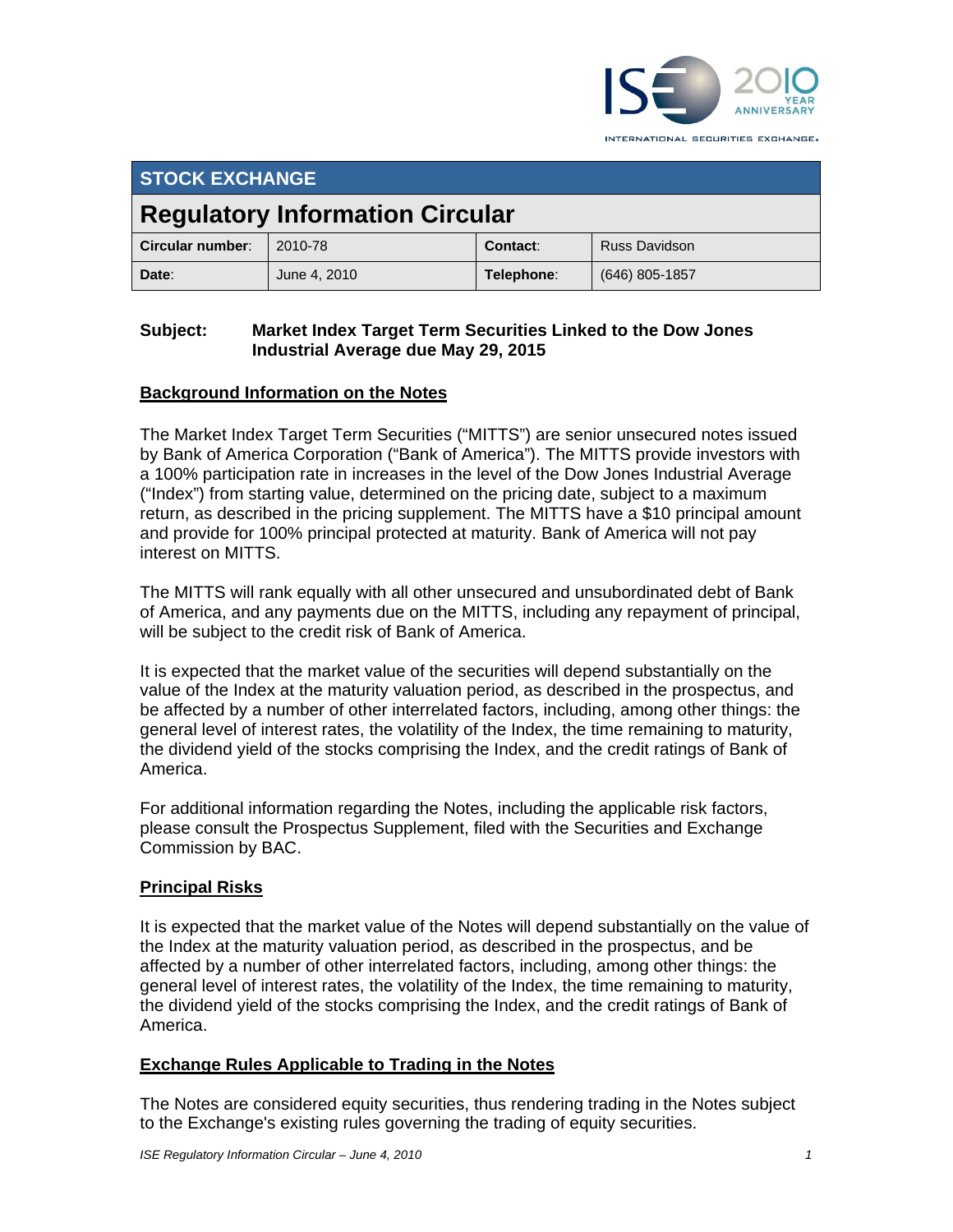

#### **Trading Hours**

Trading in the Shares on ISE is on a UTP basis and is subject to ISE equity trading rules. The Shares will trade from 8:00 a.m. until 8:00 p.m. Eastern Time. Equity Electronic Access Members ("Equity EAMs") trading the Shares during the Extended Market Sessions are exposed to the risk of the lack of the calculation or dissemination of underlying index value or intraday indicative value ("IIV"). For certain derivative securities products, an updated underlying index value or IIV may not be calculated or publicly disseminated in the Extended Market hours. Since the underlying index value and IIV are not calculated or widely disseminated during Extended Market hours, an investor who is unable to calculate implied values for certain derivative securities products during Extended Market hours may be at a disadvantage to market professionals.

#### **Trading Halts**

ISE will halt trading in the Shares in accordance with ISE Rule 2101(a)(2)(iii). The grounds for a halt under this Rule include a halt by the primary market because it stops trading the Shares and/or a halt because dissemination of the IIV or applicable currency spot price has ceased, or a halt for other regulatory reasons. In addition, ISE will stop trading the Shares if the primary market de-lists the Shares.

#### **Suitability**

Trading in the Notes on ISE will be subject to the provisions of ISE Rule 2123(l). Members recommending transactions in the Notes to customers should make a determination that the recommendation is suitable for the customer. In addition, members must possess sufficient information to satisfy the "know your customer" obligation that is embedded in ISE Rule 2123(l).

Equity EAMs also should review FINRA Notice to Members 03-71 for guidance on trading these products. The Notice reminds members of their obligations to: (1) conduct adequate due diligence to understand the features of the product; (2) perform a reasonable-basis suitability analysis; (3) perform customer-specific suitability analysis in connection with any recommended transactions; (4) provide a balanced disclosure of both the risks and rewards associated with the particular product, especially when selling to retail investors; (5) implement appropriate internal controls; and (6) train registered persons regarding the features, risk and suitability of these products.

**This Regulatory Information Circular is not a statutory Prospectus. Equity EAMs should consult the Trust's Registration Statement, SAI, Prospectus and the Fund's website for relevant information.**